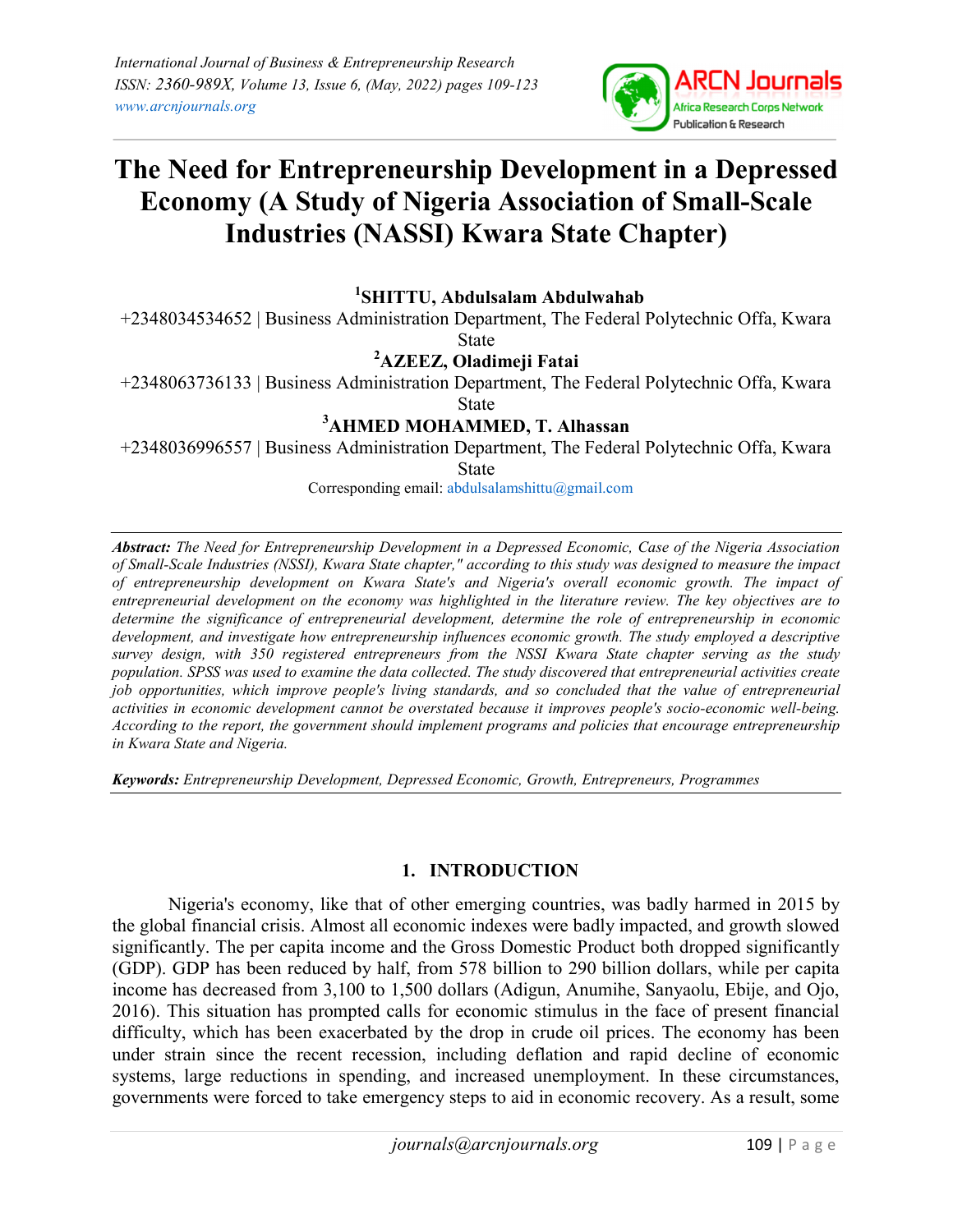economies recognized that the business climate need assistance to boost productivity and economic development, and concentrated on encouraging entrepreneurship to create jobs, improving access to finance, and expanding educational opportunities (Tende, 2014).

Entrepreneurship is a watershed moment for wealth creation and socioeconomic development since it significantly improves the quality of life of people, sectors, and the overall economy (Ababtain and Akinwale, 2019). Entrepreneurs have a significant role in the development of new economic activities through innovation, which helps society generate income, jobs, and growth (Mahmud et al. 2019). With the advent of endogenous growth models, entrepreneurship has emerged as one of the most important factors determining economic development patterns. Economic development is considered as a long upward trend in a country's real per capita income. The function of the entrepreneur in economic development is essential. In the process of industrialization and economic expansion, entrepreneurs' function as catalysts. Entrepreneurs must put scientific advancements to practical use in order for economic development to occur (Thaddeus, 2012).

In changing economies, entrepreneurship is one of the best ways to get out of the slump. Beginning with the 2007/2008 academic year, the Federal Ministry of Education mandated that entrepreneurial studies be included in the curricula of higher education institutions (Gabadeen & Raimi, 2012). Nigeria has a plethora of entrepreneurship prospects; yet, inadequate industrialization policies have prevented the full realization of these opportunities at various times. Several policy interventions aimed at stimulating entrepreneurship development through the promotion of small and medium-sized enterprises based on technology transfer strategies have failed to produce the desired results, with most indigenous entrepreneurs becoming distributors of imported goods rather than developing in-country entrepreneurial capacity for manufacturing, mechanized agriculture, and expert services (Thaddeus, 2012).

#### Objectives of the Study

The general objective of the study is to determine the need for Entrepreneurship development in a depressed economic with a focus on Nigeria Association of Small-Scale Industries (NASSI) Kwara state chapter. Specifically, the other objectives are:

- i. To identify the importance of entrepreneurial development
- ii. To figure out what function entrepreneurship plays in economic development.
- iii. To explore how entrepreneurship affects economic growth

#### II. REVIEW OF RELATED LITERATURE CONCEPT OF ENTREPRENEURSHIP

According to Kpelai (2013), entrepreneurship is the process of starting and running a new enterprise or adding value to an existing one. In their study, Bawa, Idris, Idris, and Leonard (2017) used a similar definition. According to them, entrepreneurship is the process of identifying and exploiting possibilities. Traders and merchants were the pioneers of entrepreneurship. Around 1700 B.C., natives in New Guinea exchanged a black volcanic glass used to produce hunting arrowheads for other items, which is the first recorded instance of humans trading (Gabadeen, & Raimi, 2012). The concept of entrepreneurship is illusive, difficult to define, and has a variety of connotations depending on the context in which it is used. Initially, entrepreneurship began because individuals created more things than they need, forcing them to trade surpluses. A farmer, for example, began selling his farm produce in exchange for meat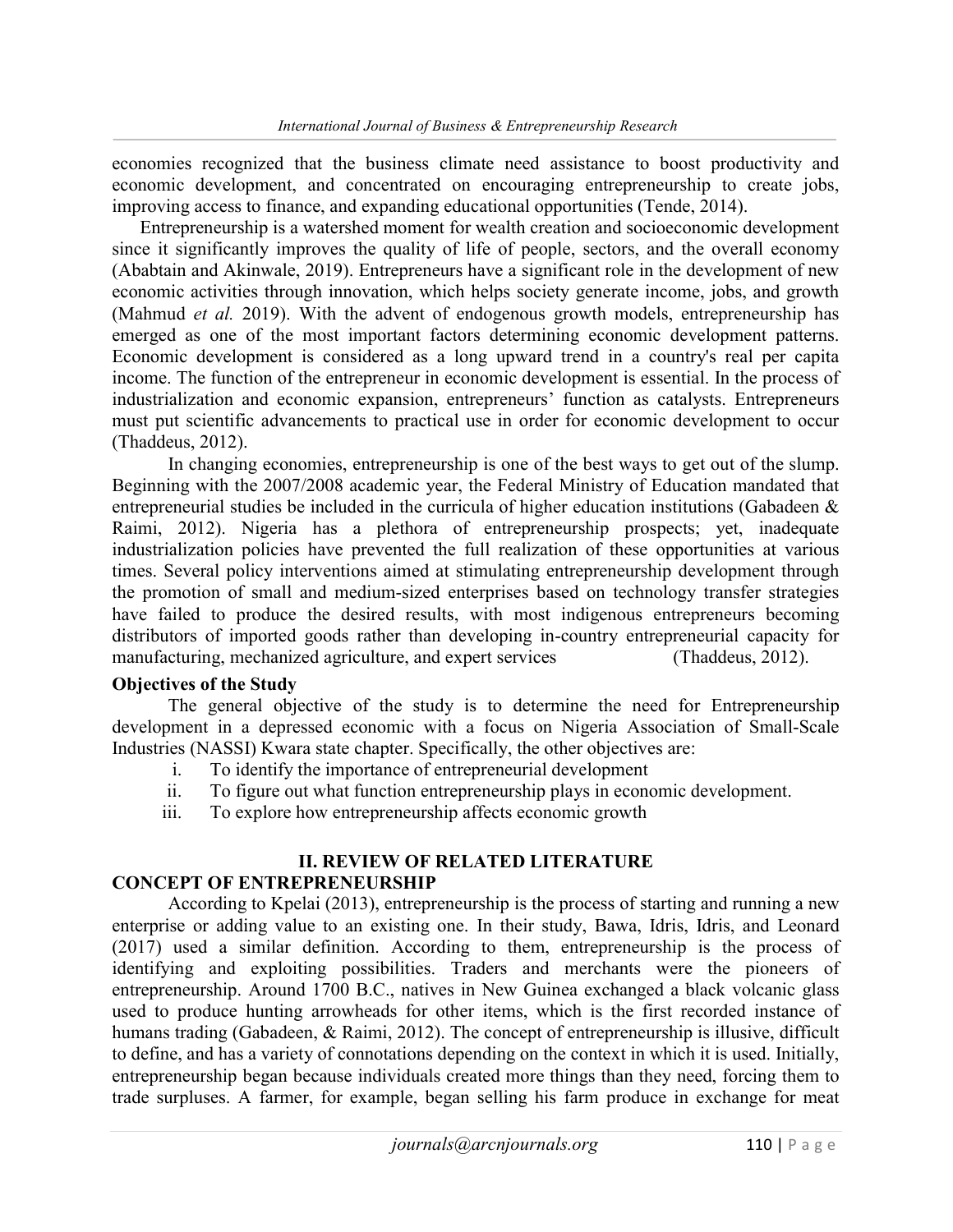from a hunter. Blacksmith produces more hoes than he requires, he exchanges the surplus with what he does not possess but need; for example, if he requires yams or goat, he will seek out someone who requires his products to exchange with (Ezeibe, *et al.*, 2013).

The term "entrepreneurship" dates back to the Middle Ages, when a "entrepreneur" was simply someone who put all of his resources into activities like building and construction. However, it wasn't until the 16th century that the term "business" became widely used, and the concept of a "entrepreneur" as someone in charge of a company organization gained traction (Morenikeji and Oluchukwu, 2012). In "New Venture Generation, Entrepreneurship for the Twenty-First Century," Jeffry. A. Timmons states, "Entrepreneurship is a manner of thinking, reasoning, and behaving that is opportunity driven, holistic in approach, and leadership balanced for the purpose of value creation and capture." "Entrepreneurship produces value creation, enhancement, realization, and regeneration, not just for owners, but for all participants and stakeholders," he continues (Eriobunah & Nosakhare, 2013). The process starts with the development and/or recognition of possibilities, followed by the desire and initiative to take advantage of them. It necessitates a willingness to accept personal and financial risks, but in a calculated manner, in order to constantly change the odds of success, balancing risk and possible reward" (Gabadeen, & Raimi, 2012).

An entrepreneur is a person who is engaged in entrepreneurship. The word entrepreneur comes from the French word entreprendre, which means "to take on." As a result, an entrepreneur may be defined as a person who organizes, manages, and oversees an entrepreneurial enterprise (Eriobunah & Nosakhare, 2013). An entrepreneur is someone who combines new factors of production, such as new techniques for making certain items, finds new markets and sources of supply, and creates new organizational forms. An entrepreneur is a person who owns and operates a firm, takes risks, capitalizes on market possibilities, and eliminates market supply and demand imbalances (Ezeibe et al., 2013).

The financial sector's ability and willingness to allow financial intermediation is part of what drives entrepreneurial growth. According to Okere, Njoku, and Nwosu (2020), the functionality and interplay of Small and Medium Enterprises (SME's) is critical to the development of any nation's economy. In any economy, there is clearly a strong correlation between financial deepening and entrepreneurial development. If it allows for the mobilization, allocation, and operation of financial resources, financial deepening aids rapid economic development. Economic growth is based on the concept that all planning, innovations, and battles to enhance human living conditions result in the mobilization of money resources (Eke, Okoye, and Evbuomwan, 2020).

## THE CONCEPT OF NIGERIA ASSOCIATION OF SMALL-SCALE INDUSTRIES (NASSI).

The Nigerian Association of Small-Scale Industrialists (NASSI) was founded in 1978 and registered under the Land Perpetual Succession Act as a non – profit making and non – governmental organization. It has a National Secretariat, branches in all the states of the federation and the Abuja and Local Government Areas. The Nigerian Association of Small-Scale Industrialists (NASSI) aims to integrate the informal sector into the mainstream economy, through capacity building, training and exposition of the sector. NASSI organizes workshops, conferences, exhibitions, trade-fairs, study tours and provides advisory services to its members.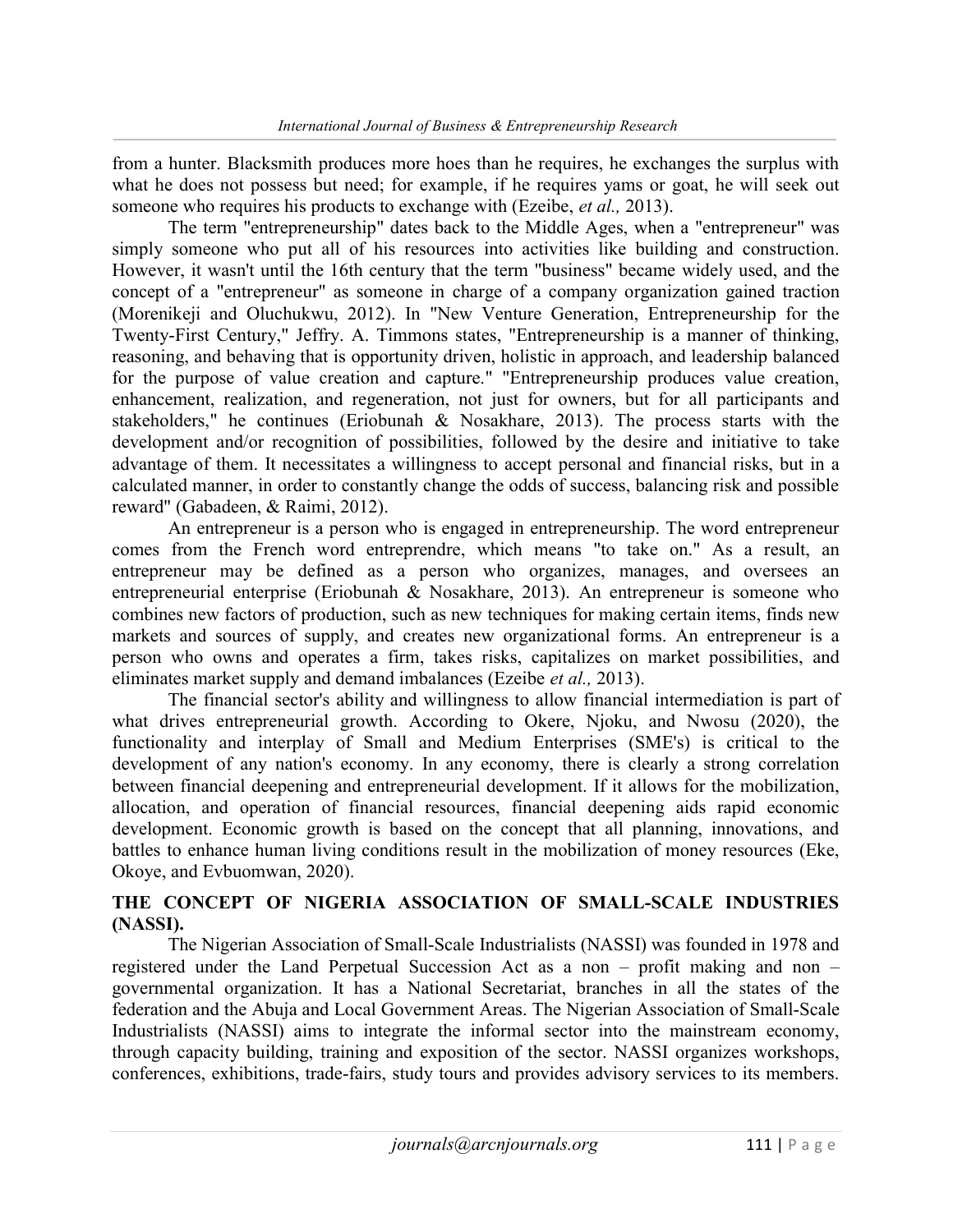The mission statement of NASSI is to create wealth through the industry in an environmentfriendly manner for self, the Nigerian workers and the Nation.

The aims and objective of the Nigerian Association of Small-Scale Industrialists are:

- 1) To establish and maintain an association for the exchange of ideas and techniques on issues relevant to the development of Small-Scale Industries.
- 2) To establish contact with the government, its institutions and other non-governmental organizations for the advancement and promotion of the small industries.
- 3) To contact, consult, confer and cooperate with foreign agencies, institutions and organizations within and outside Nigeria for the purpose of enhancing the growth and development of small-scale industries in Nigeria.
- 4) To develop a computer-based information and documentation centre for accessing reliable economic date for the overall development of the small-scale industries.
- 5) To source, provide and facilitate credit delivery to small scale industries as well as offer library services for SMEs.

#### ENTREPRENEURSHIP'S IMPORTANCE IN ECONOMIC DEVELOPMENT

Entrepreneurship's role in economic growth has received a lot of attention in the twentyfirst century. Economists now recognize the long-term positive benefits of entrepreneur activities on societal growth and wealth, as well as a country's economy. Many obstacles to the economy's development can be overcome through entrepreneurship (Naude, 2013). This is due to the fact that entrepreneurs are one-of-a-kind individuals who have the bravery to face challenges and find innovative solutions to economic issues. Furthermore, they are the folks that wish to use their entrepreneurship to help others and have a positive impact on society (Eke, *et al.*, 2020). Entrepreneurship is commonly regarded as advantageous to economic development and prosperity. Over the last three decades, entrepreneurship has made a tremendous revival in nations that have significantly reduced poverty (Naude, 2013). The following are some of the ways that entrepreneurship has contributed to country's economy development.

#### Standard of Living Improvements

The improvement of the people's standard of living is a hallmark of the country's economic progress. Entrepreneurs play a critical role in raising people's living standards by implementing cutting-edge technologies in the mass manufacturing of a wide number of products and services at a lower cost (Eke, *et al.*, 2020). This allows consumers to purchase higherquality things at lesser prices, so improving their living standards (Naude, 2013). Entrepreneurs create enterprises that eliminate shortages of critical resources while also introducing new commodities. The mass production of items and the small-scale production of artisans, among other things, assist to raise the living standards of the average person. These provide goods at lower prices and boost consumption diversity (Naude, 2013). Entrepreneurship, according to Barreto (2014), improves people's living conditions by providing jobs and wealth. They can afford basic necessities like housing, clothing, and food, as well as education and adequate health care, because they earn more money and have more discretionary income.

#### Poverty Reduction and Wealth Creation

Entrepreneurship encourages the balanced redistribution of wealth and revenue in the national interest to a greater number of people and geographical regions, benefiting a wider range of people. Entrepreneurial actions also produce other activities, creating a multiplier impact in the economy (Eke, et al., 2020). According to Bougeoise (2012), one of the key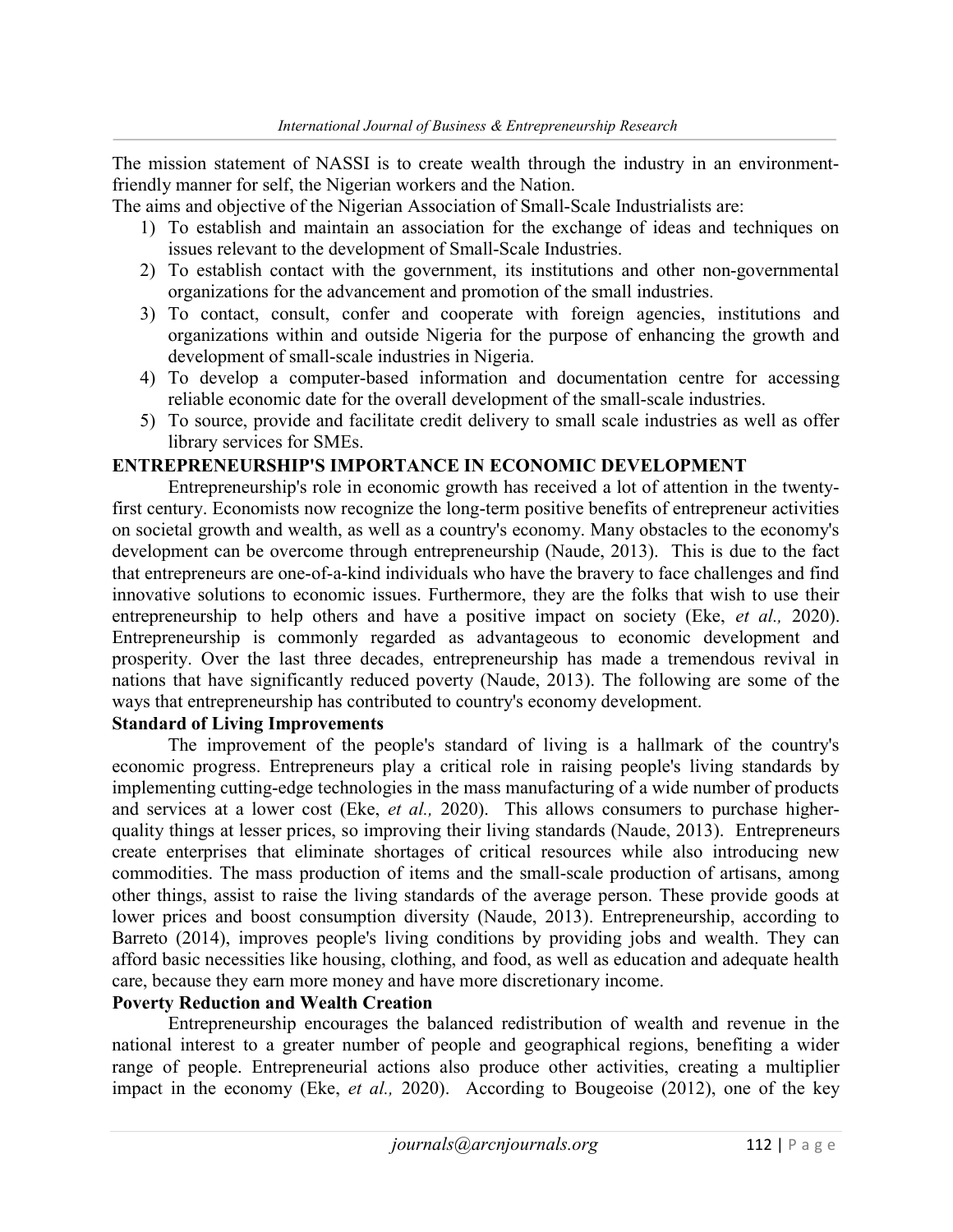causes of poverty is unemployment, and since entrepreneurship is obsessed with job creation, job creation will lessen poverty. By empowering citizens and expanding their access to fundamental requirements of life, wealth would definitely lessen the incidence of poverty (food, clothing, shelter, security and education).

## Improves the country's export performance

Entrepreneurship is a captivating activity and a commendable way to contribute to a country's economic prosperity. Entrepreneurship promotes creativity and unconventional thinking. It leads to the development of new and environmentally friendly products, industries, and fields. People interested in the entrepreneurship enterprise have vast horizons and a big vision for operating and providing services globally (Eke, et al., 2020). The fascinating products and services that arise from entrepreneurship meet domestic requirements while also generating strong demand in foreign markets. Conducting overseas business helps a country's economy by providing foreign exchange (Eke, et al., 2020). Entrepreneurs assist in the promotion of a country's foreign trade, which is a critical component of economic development. They produce goods and services on a large scale in order to generate a substantial amount of foreign exchange from export in order to cover import duties. As a result, export promotion and import substitution provide economic independence and progress (Naude, 2013).

## Creates Employment Opportunities

Entrepreneurs provide direct employment to the unemployed, which is a persistent problem in developing countries. Many work chances are produced for others as entrepreneurs establish more and more units, both small and large-scale. As time passes, these businesses expand, creating direct and indirect job opportunities for many more people. In this way, entrepreneurs contribute significantly to the reduction of unemployment in the country, paving the way for the country's economic progress (Yusuf, & Albanawi, 2016).

Unemployment has been found to be negatively connected to new-firm starts, meaning that as new enterprises are founded and resource employment is generated, unemployment falls significantly. In a similar line, it was discovered that high unemployment in society is linked to a low level of entrepreneurial activity, i.e., when the tendency to start businesses is low, the rate of unemployment will be quite high. In any country, a low rate of entrepreneurship culture and skills may be a result of low economic growth, which reflects higher levels of unemployment (Osalor, 2016). Both directly and indirectly, entrepreneurs create jobs. Self-employment as an entrepreneur is the most direct path to an independent and respectable life. Indirectly, they provide jobs to millions of people by establishing large and small size company units. As a result, entrepreneurship aids in the reduction of the country's unemployment problem. Entrepreneurs, as opposed to job seekers, are job producers by nature. The simple translation is that when you become an entrepreneur, you eliminate one job seeker from the economy and then hire several others (Seth, 2015).

## Entrepreneurship Promotes Social Innovation:

Innovation is especially crucial in closing the gap between limited items and demand for them, as well as making a beneficial impact on people's lives and producing fruitful consequences. Entrepreneurs disrupt or transform societal traditions or cultures, reducing reliance on outdated methods, institutions, and technologies. Entrepreneurs are the forerunners of new technologies and processes that, in turn, bring about societal transformations. These improvements are linked to a healthier lifestyle, more generous thinking, higher morale, and the best economic decisions, as well as social innovation (GEM, 2020).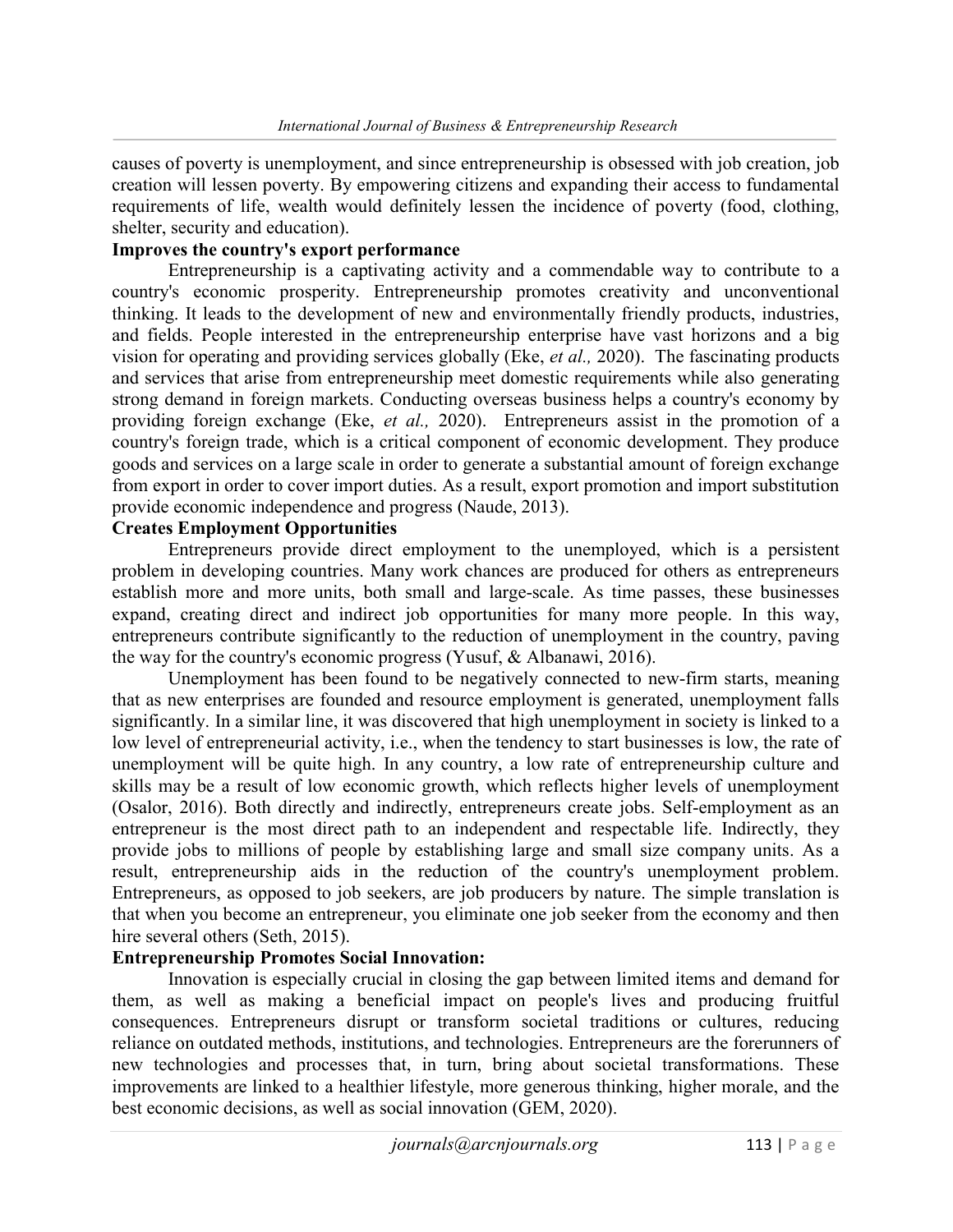## SOME PROGRAMS INITIATED BY THE NIGERIA GOVERNMENT TO FOSTER ENTREPRENEURSHIP DEVELOPMENT IN THE COUNTRY

All the funding institutions, schemes and funds directed at the MSMEs in Nigeria, such as the Bank of Industry, the Bank of Agriculture, the Agricultural Credit Guarantee Scheme Fund, the Small and Medium Enterprises Credit Guarantee Scheme (SMECGS), etc., should be sustained, in order to improve the access of MSMEs to credit as it has been demonstrated that MSMEs access to funding is boosted by specific funds/schemes targeted at them (Evbuomwan, 2014). Nigerian governments have put in place policies and programs aiming at entrepreneurship development as a means of job creation, poverty reduction, and quick economic development. The following are the important programs:

Small and Medium Enterprises Development Agency of Nigeria (SMEDAN): The Small and Medium Enterprises Development Agency was established by the Small and Medium Enterprises Development Agency Act of 2003 with the mission of stimulating, monitoring, and coordinating the development of micro, small, and medium enterprises (MSMEs) in Nigeria by developing and articulating policies, programs, instruments, and support services for the MSMEs subsector. Because of a lack of understanding, SMEDAN has had little impact on the target audience thus far (SMEDAN, 2012).

Youth Enterprise with Innovation in Nigeria (YouWIN): This is one of the Federal Government of Nigeria's most recent initiatives targeted at fostering entrepreneurship in the country. It is characterized as an innovative business plan competition aimed at creating jobs in Nigeria by encouraging and helping prospective entrepreneurs to create and implement company concepts (YouWIN, 2013). Young people aged 18 to 45 compete for a prize of N1 million to N10 million to put their business ideas into action. In 2011, 1200 successful businesses competed in the first competition. The second solely included women, while the third would include both men and women entrepreneurs in Nigeria who are between the ages of 18 and 35. (YouWIN, 2013). This is the first time an effort has been made to identify entrepreneurial enterprises; however, the award's long-term viability is questioned due to the nature of the prize and its political overtone.

Establishment of Entrepreneurship Development Centres (EDCs): The National Entrepreneurship Development Centre was formed to provide institutional assistance for the development of entrepreneurship. Furthermore, entrepreneurial development centers have been developed in Nigerian higher institutions, and entrepreneurship is now a required course of study in Nigerian universities. The success of such academic programs, however, is limited by a gap between the centers and the industry sector, which should give students with practical training and experience.

## FACTORS MILITATING AGAINST ENTREPRENEURSHIP DEVELOPMENT IN NIGERIA

Nigeria as a growing economy is not exempted from the challenge's peculiar with growing economics as a nation. Consequently, entrepreneurs or small business are faced with daunting but surmountable challenges (Ihimemekpen, Cross Dale and Amaefula, 2015).

Inadequate working capital: Oduma (2012) asserted that capital availability is critical to the establishment and long-term viability of every business, regardless of its size, focus, or goal. Adequate funds are essential for any entrepreneur in Nigeria to establish a firm. It is difficult to start or maintain a firm when the required working capital is insufficient or unavailable. In terms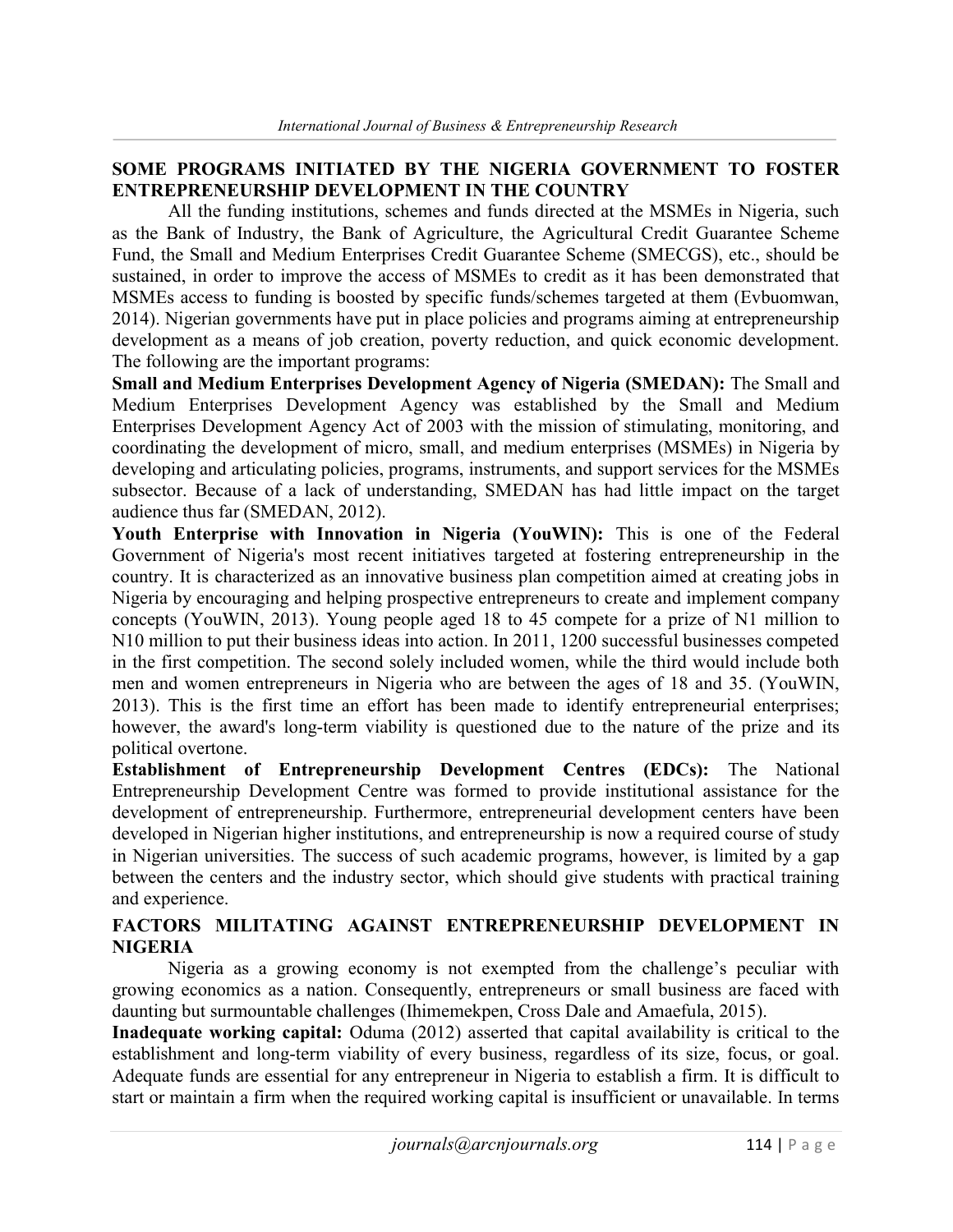of lending facilities, the procedures for obtaining them are frequently stringent and reliant on the availability of collateral that the potential entrepreneur may not have. Again, the financial institutions exploited the applicant or borrowers by charging exorbitant interest rates (Oyelola, 2013).

Absence of infrastructural facilities: Certain basic infrastructures, such as good roads, good water supply, constant power, and unrestricted access to information and communication technology and other trade tools, are undeniably beneficial to the growth of the mind and body. It also boosts productivity and supports business ventures (Ihimemekpen, et al., 2015). When these amenities are inadequate in a country, the economy's growth would be hampered. These fundamental facilities and working tools, as well as the enabling environment, are either absent or inoperable in Nigeria. This has caused countless hardships and frustrations for entrepreneurs. The power industry is an excellent example. Nigeria's electricity supply is epileptic business companies frequently use generator plants as an alternative source of power. This increases the cost of production, diminishing any profit or money an entrepreneur has set up for his company (Ihimemekpen, et al., 2015).

Lack of adequate security: Nigeria, according to Ihimekpen et al, has a leaky security system that puts people's lives and property at risk. Some unhappy individuals have been bombing innocent citizens in the guise of religion and politics, which is one of the country's present security challenges. Kidnappings of foreigners and indigenous people for a large ransom are virtually becoming the norm (Oyelola, 2013). Theft, stealing, looting during political instability, and robbery in broad daylight are all common occurrences. No rational person, foreigner or citizen, would ever choose to invest in a dangerous country or environment (Oyelola et al., 2013).

Government policies: Most of the time, the government comes up with policies that are not in the best interests of businesses. This could take the shape of restrictions or outright bans on certain important raw materials, the elimination of subsidies, tax increases, and so on. These rules have the potential to impact corporate operations (Ihimemekpen, *et al.*, 2015).

## THEORETICAL FRAMEWORK

There are numerous theories that can be used to explain the nature, methods, manifestations, and variables of entrepreneurial development. The "Concentric Circles" of economic boom and depression form the "Social Climate," which dictates societal attitudes, support, and incentives for corporate endeavors, according to Schumpeter's 1934 theory.

### Economic Theory of Entrepreneurship

Schumpeter developed the economic theory in the year 1934. Schumpeter's entrepreneurship appears to be a watershed moment in the history of entrepreneurship. For Schumpeter's entrepreneurship is more than just starting enterprises and running them well, which is certainly a static or stagnant view of entrepreneurship. The Theory of Economic Development, which inaugurated a new era of economic development through entrepreneurship, is the source of Schumpeter's theory. According to this, the free enterprise system is quite enterprising and dynamic, always conquering new business heights through new products and services (Ghannajeh et al., 2015; Ahmed, 2016). Entrepreneurship is a source of innovation and serves as a growth engine. The theory looked into the links between the economy and entrepreneurship. "The innovation leader, the innovator, the developer, the promoter, the person who initiates and identifies technical advancements and succeeds in getting them introduced," said Schumpeter (Ghannajeh et al., 2015). In business terminology, the innovator is the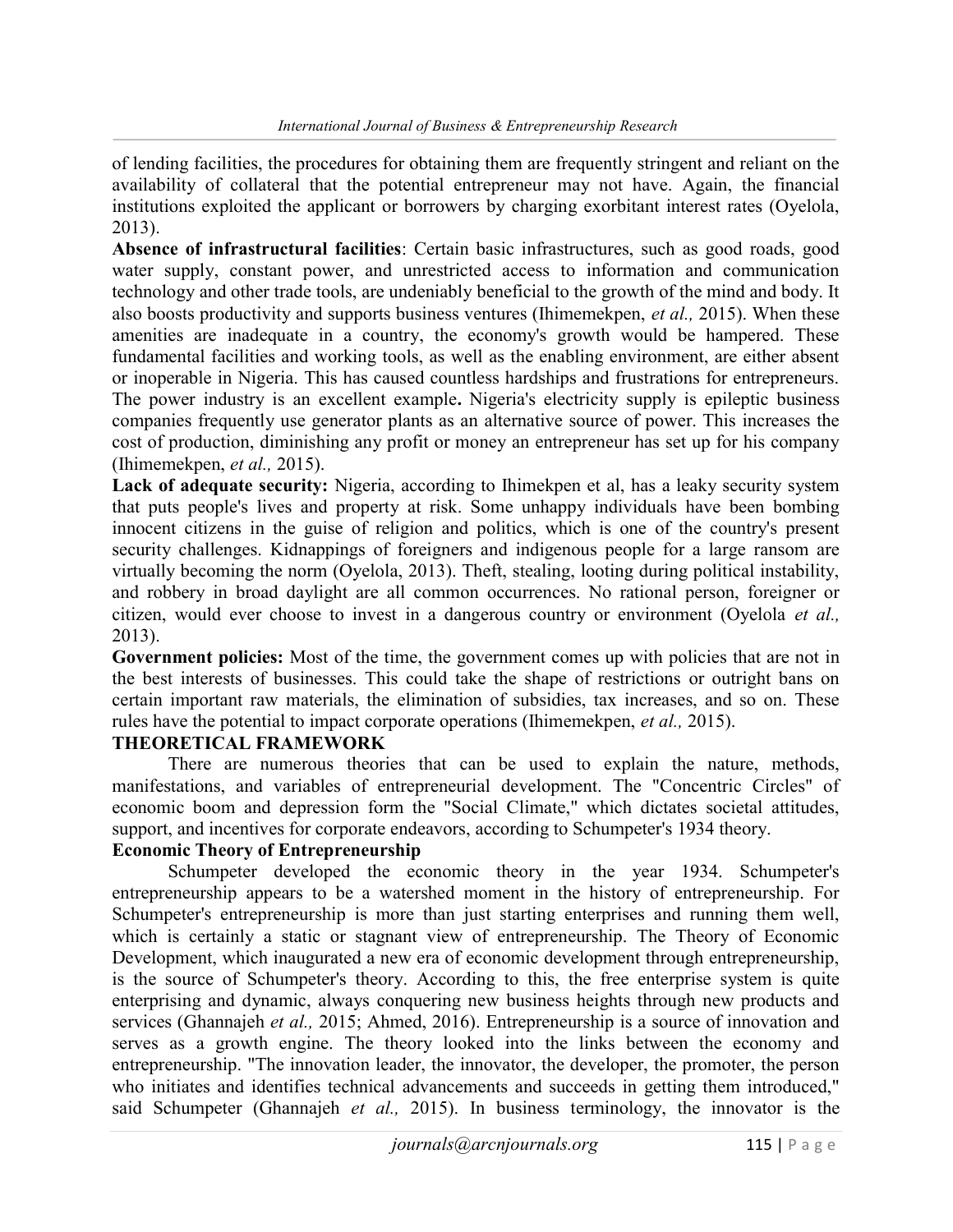entrepreneur, whose primary function is entrepreneurship, which is the source of all business inventions and improvements, as well as the primary source of economic progress. Thus, entrepreneur entrepreneurship innovations business and economic development are the order of economic development. 'Schumpeter's ideology is "innovate or perish." Profit is the reward for enterprise (Ahmed, 2016).

Innovation (s), which is defined as "the introduction of anything new-a new idea, method, or device," is at the heart of Schumpeterian entrepreneurship. Any company, region of the country, or country's economic development is dependent on innovation. As technology advances, the scales of old products and businesses shrink. Inventions and inventors are the foundations of any economic unit's future. Innovative genius is believed to be "1% inspiration and 99 percent perspiration," according to Thomas Edison (Hisrich et al., 2019).

#### Economic Development Theories (Endogenous growth)

Paul Romer and Robert Lucas created endogenous growth models that put a higher focus on the existence of individual capacity. How personnel with more knowledge, education, and training can aid in the growth of innovation (Ihimepken *et al.*, 2015). They emphasize the need of governments actively supporting technology and innovation. Firms may have no motivation to invest in new technology, they argue, because they will struggle to prosper in competitive marketplaces, according to the free market classical approach. The theory focuses on improving both capital and labor productivity. According to this theory, increased labor productivity has growing returns rather than diminishing returns. They claim that, contrary to Solow's prediction, greater capital does not always imply lower returns (Naude, 2013). It is more complicated, according to them; it is dependent on the sort of capital investment. A knowledge-based economy places a greater emphasis on spillover benefits. The focus is on free markets, with less regulation and subsidies. The argument goes that economies must remain open to the forces of change. Enabling inefficient enterprises to fail, according to Joseph Schumpeter, was a necessary aspect of capitalism, allowing resources to migrate to more efficient routes (Ihimepken et al., 2015).

#### III. METHODOLOGY

This study employed a descriptive survey research approach, with a structured questionnaire used to elicit information from the target respondents, who are registered entrepreneurs with the Nigeria Association of Small-Scale Industries (NASSI) in Kwara State. The study compiled and analyzed primary data. Because of the population characteristics and the representative nature of the sample of the population for the study, the survey research design selected becomes essential. According to the 2016 Survey report on registered members of the chapter by the then chairman Mr. Solomon Olawoyin, the population of registered entrepreneurs in Kwara State is projected to be 5,681. Simple random sampling was utilized as the sample technique.

The responders were chosen at random to ensure that everyone had an equal chance of being chosen. The replies came from various departments inside the company. It also cuts across the organization's hierarchy at all levels. The business owners were chosen at random from several categories. All of these people were chosen to ensure that all viewpoints were represented. However, because of the large number of company owners in the region. The Taro Yamane (1973) formula was used to calculate sample size from the community population. This formula was used to obtain a sample from respondents for the interview, with a confidence level of 95% and a 5% sampling error.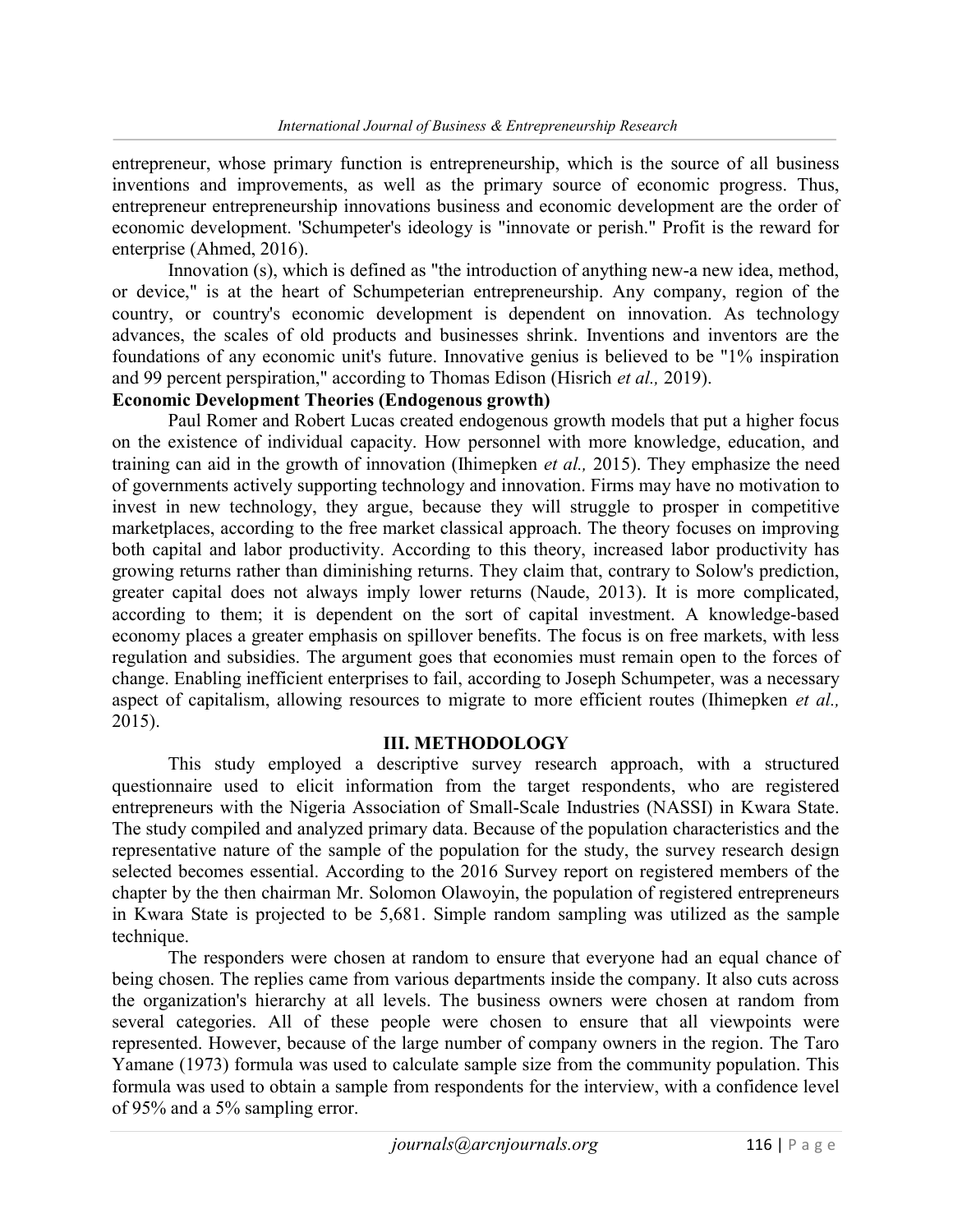$$
n = \frac{N}{1 + N(e)2}
$$
  
Where n = desired sample size  
N= Target population of the study  
e= precision of sampling error (0.05)  

$$
n = \frac{5681}{1 + 568 (0.05)2}
$$

$$
n = \frac{1+568 (0.05)2}{1+5681}
$$
  
\n
$$
n = \frac{5681}{1+5681(0.0025)}
$$
  
\n
$$
n = \frac{5681}{15.2025}
$$
  
\n
$$
n = 373.68
$$
  
\n
$$
n = 374
$$

As a result, the sample size of 374 registered entrepreneurs in Kwara state was selected for the study. For this study, the questionnaire approach was employed to produce and gather data. There were two sections to the questionnaire (A and B). Section A focus on the general information of the respondents, while section B focus on the research questions, all items in Section B were arranged on a five-point Likert Scale of Strongly Agree, Agree, Neutral, Disagree, and Strongly Disagree respectively.

374 registered entrepreneurs in Kwara state were given the questionnaire to filled, only 350 questionnaires were filled properly and returned 24 questionnaires were not returned. The questionnaire was formulated using a Likert scale ranging from Strongly Agree (5) to Strongly Disagree (1). To ensure a better understanding of the data, it will be presented as tables with rows and columns. Bivariate correlation approaches were used to analyze the data using the Statistical Package for Social Sciences (SPSS). The data analysis was done at a 95% confidence level.

| Characteristic                | <b>Frequency</b> | Percentage |
|-------------------------------|------------------|------------|
| <b>Nature of Business</b>     |                  |            |
| Food and Beverage             | 54               | 15.4       |
| <b>Information Technology</b> | 50               | 14.3       |
| Photography                   | 16               | 4.6        |
| <b>Real Estate</b>            |                  |            |
| Trading                       | 121              | 35.5       |
| Consulting                    | 11               | 3.1        |
| Fashion                       | 16               | 4.6        |
|                               |                  |            |

#### IV. RESULTS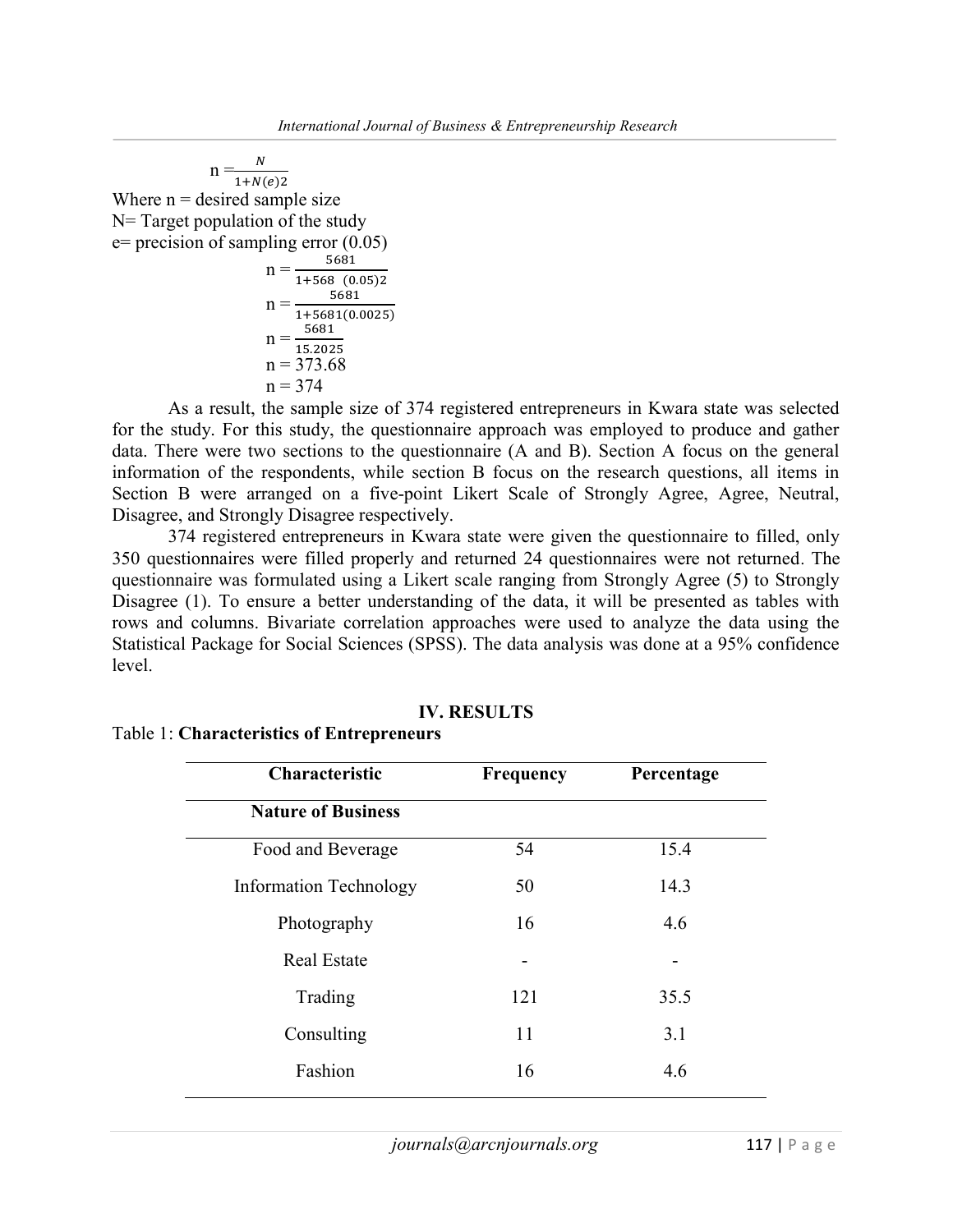| Engineering                  | 21  | 6              |
|------------------------------|-----|----------------|
| Restaurants                  | 23  | 6.6            |
| Education                    | 15  | 4.3            |
| Manufacturing and Production | 18  | 5.1            |
| Others                       | 5   | 1.4            |
| <b>Total</b>                 | 350 | 100            |
| <b>Number of Employees</b>   |     |                |
| $1 - 5$                      | 291 | 83.1           |
| $6 - 10$                     | 52  | 14.9           |
| $11 - 20$                    | 7   | $\overline{2}$ |
| $21 - 30$                    |     |                |
| <b>Total</b>                 | 350 | 100            |
| <b>Years of Existence</b>    |     |                |
| $5-10$ yrs                   | 231 | 66             |
| 11-20yrs                     | 106 | 30.3           |
| $21-30yrs$                   | 13  | 3.7            |
| 31yrs and above              |     |                |
| <b>Total</b>                 | 350 | 100            |

International Journal of Business & Entrepreneurship Research

#### Source: Authors Field Work, 2022

Table 1 indicates the characteristics of the respondents, the nature of business revealed that trading is the most operated business in Kwara state with 121 respondents representing 35.5% of the respondents, Majority of the entrepreneurs (83.1%) had one to five employees, while the years of existence, 231 respondents representing 66% of the respondents are within 5-10years of existence.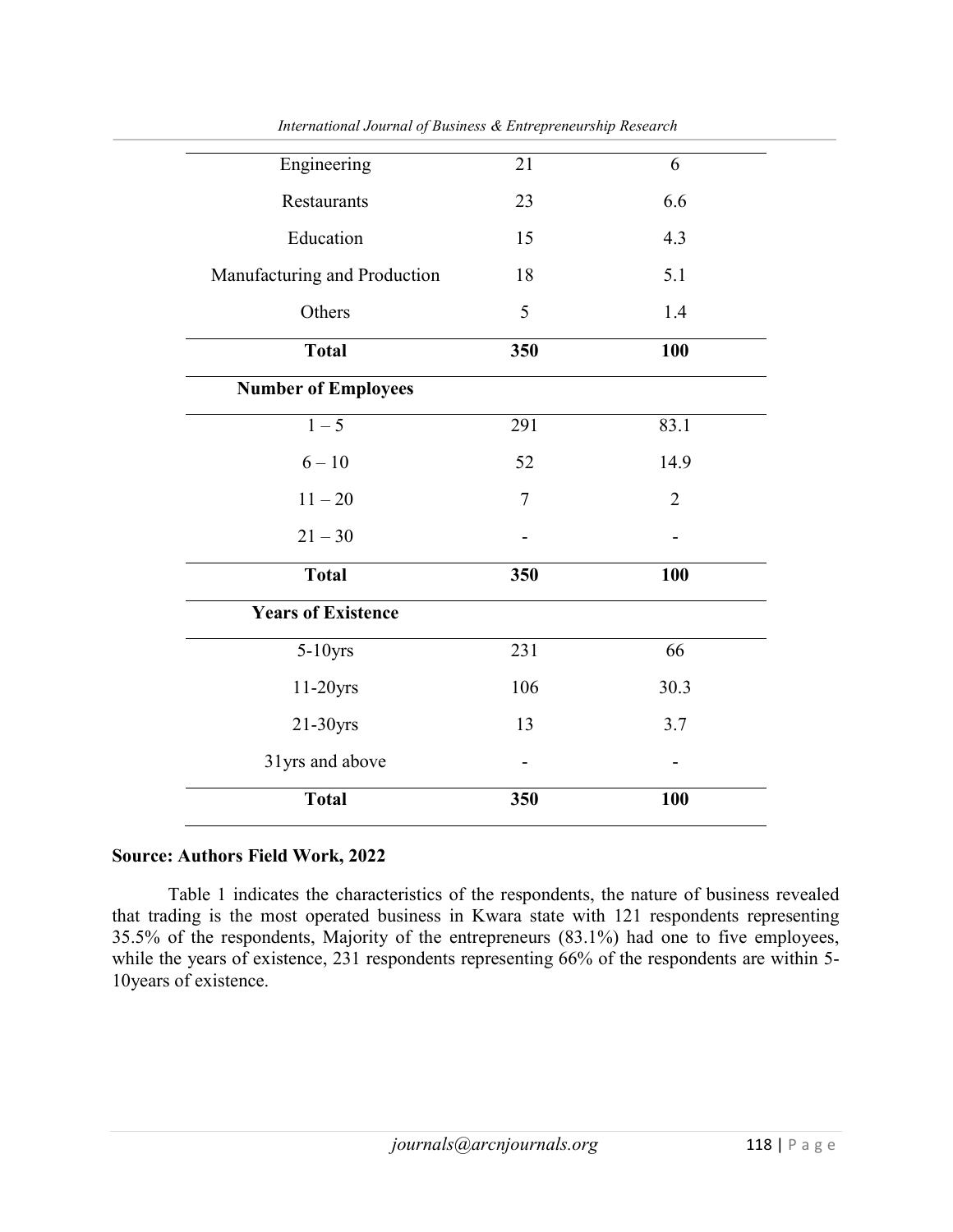| S/N            | <b>VARIABLES</b>                                                            | $\overline{\mathbf{x}}$ | $\sigma^2$ |
|----------------|-----------------------------------------------------------------------------|-------------------------|------------|
|                | Economic Growth is Boosted by Entrepreneurship                              | 4.814                   | .180       |
| 2              | Entrepreneurship fosters creativity.                                        | 4.800                   | .350       |
| 3              | Entrepreneurship has the Potential to Promote Social<br>Change              | 4.771                   | .177       |
| $\overline{4}$ | Entrepreneurship encourages research and<br>development.                    | 4.228                   | 1.638      |
| 5              | Existing businesses are developed and improved<br>through entrepreneurship. | 4.756                   | .541       |

## Source: SPSS output, 2022

The respondents were asked to rate how much they agreed with statements about the importance of entrepreneurship development. Positive averages ranging from 4.228 to 4.814 with a variance between 0.18 and 1.63 were found in the study of their responses. The statement "Economic Growth is Boosted by Entrepreneurship" had the highest mean (4.814), followed by "Entrepreneurship Fosters Creativity" (4.800), "Entrepreneurship has the Potential to Promote Social Change" (4.771), and "Existing Businesses are Developed and Improved by Entrepreneurship" (4.756). The least mean statement was "Entrepreneurship encourages research and development" (4.228).

Table 3: Roles of Entrepreneurships in Economic Development

| S/N            | <b>VARIABLES</b>                                                                                           | $\overline{\mathbf{x}}$ | $\sigma^2$ |
|----------------|------------------------------------------------------------------------------------------------------------|-------------------------|------------|
| $\mathbf{1}$   | Entrepreneurs contribute to economic progress through developing new<br>technologies, goods, and services. | 4.914                   | .079       |
| $\overline{2}$ | Entrepreneurial activity enhances firm and economy productivity.                                           | 4.771                   | .406       |
| 3              | Entrepreneurial rivalry is forcing current businesses to become more<br>competitive.                       | 4.942                   | .140       |
| $\overline{4}$ | displacing established, dysfunctional firms, entrepreneurs<br>speed<br>$\rm\,By$<br>structural change.     | 4.885                   | .445       |
| 5              | In the short and long term, entrepreneurs create new job prospects.                                        | 5.000                   | .000       |

Source: SPSS output, 2022

The respondents were asked to rate how much they agreed with statements about the Roles of Entrepreneurships in Economic Development. Positive responses ranging from 4.771 to 5.000 with a variance between 0.000 and 0.445 were found in the study of their responses. The statement " In the short and long term, entrepreneurs create new job prospects" had the highest mean (5.000), followed by "Entrepreneurial rivalry is forcing current businesses to become more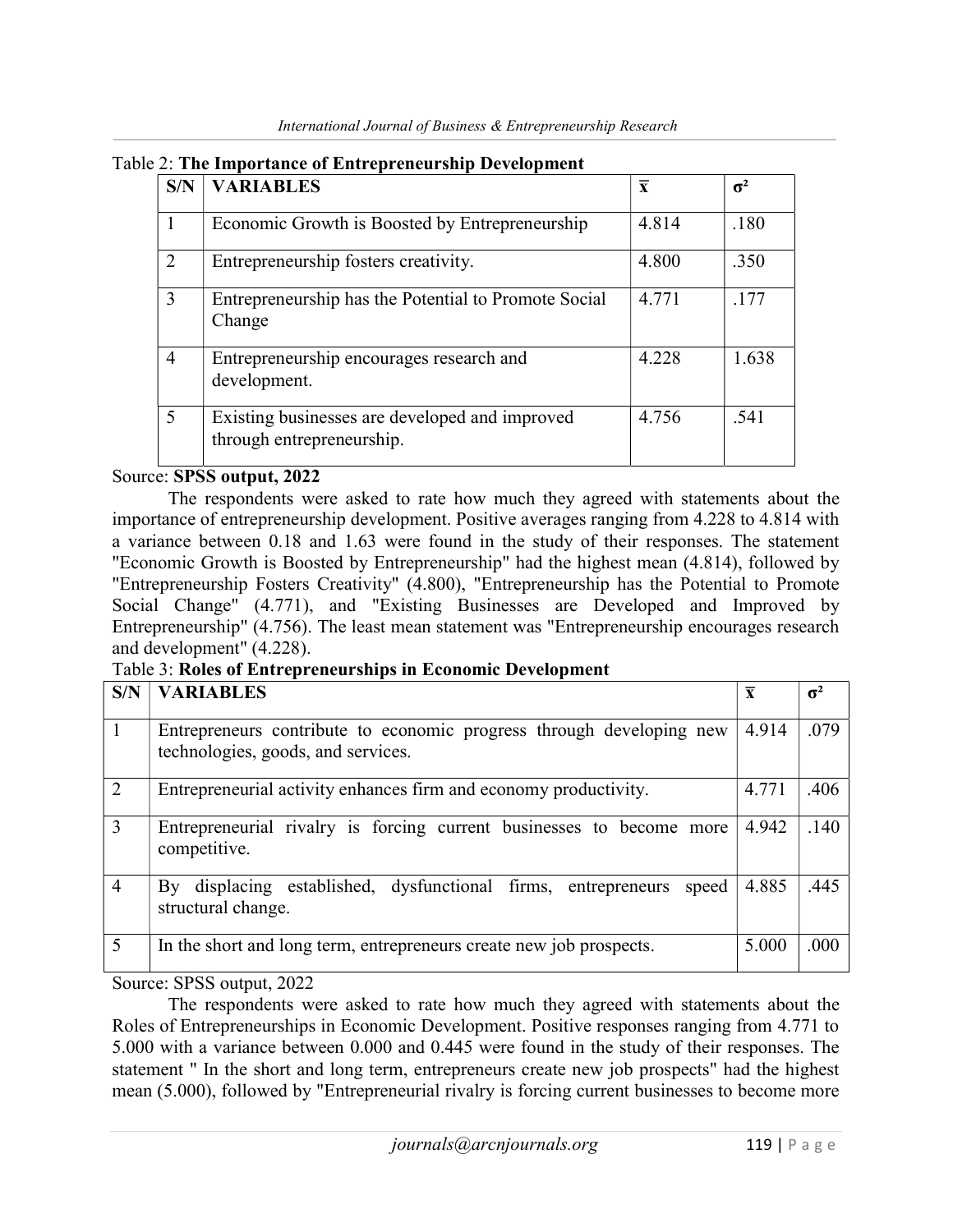competitive" (4.942), "Entrepreneurs contribute to economic progress through developing new technologies, goods, and services" (4.914), and "By displacing established, dysfunctional firms, entrepreneurs speed structural change" (4.885). The least mean statement was "Entrepreneurial activity enhances firm and economy productivity " (4.771).

| S/N            | <b>VARIABLES</b>               | $\overline{\mathbf{X}}$ | $\sigma^2$ |
|----------------|--------------------------------|-------------------------|------------|
|                | Government policies            | 4.962                   | .105       |
|                | Low Technological Capabilities | 4.711                   | .458       |
| 3              | Epileptic power supply         | 4.746                   | .609       |
| $\overline{4}$ | Inadequate working capital     | 4.971                   | .280       |
|                | Corruption                     | 4.957                   | .041       |

Table4: Factors Militating Against Entrepreneurship Development

Source: SPSS output, 2022

The respondents were asked to rate how much they agreed with statements about How entrepreneurship affects economic growth. Responses ranging from 4.711 to 4.971 with a variance between 0.041 and 0.609 were found in the study of their responses. The statement " Inadequate working capital" had the highest mean (4.971), followed by "Government policies" (4.962), "Corruption" (4.957), and "Epileptic power supply" (4.746). The least mean statement was "Low Technological Capabilities " (4.711).

## V. DISCUSSION OF FINDINGS

From the study it was discovered that entrepreneurship development enhances economic growth and national development. Entrepreneurial activities have been discovered to create job opportunities, hence improving the standard of living of the people of Kwara State. To put it another way, entrepreneurship creates jobs. From several programs listed above concerning programs Nigeria Government implemented to enhance entrepreneurship development in the country, it is clear that Nigerian governments have consistently worked to promote entrepreneurship in the country. However, it is worrisome that, despite these efforts, the desired outcomes in terms of resolving the problems of mass unemployment, high poverty rates, and slow economic progress have remained elusive.

The high cost of doing business in Nigeria adds an economic dimension to the hurdles that new businesses face. High incorporation charges, legal and professional fees, business permits and licenses, and other start-up costs combine to place a tremendous burden on small firms that already face limited credit and high interest rates. Multiple taxes and levies in various forms imposed by the federal, state, and local governments act as militating factors for new small enterprises, whether entrepreneurial or not. Above all, corruption has posed a severe threat to the existence of enterprises in Nigeria in all of its forms. Nigeria is ranked 134th out of 178 economies in Transparency International's 2010 Corruption Perception Index. This equates to a score of 2.4 out of 10 (or 24 percent) (Economy Watch, 2010). Corrupt activities appear to pervade all aspects of our public life, from high-ranking officials collecting material incentives to dispense government-approved funding to micro, small, and medium-sized businesses, to office workers declaring files missing if they are not submitted with tips.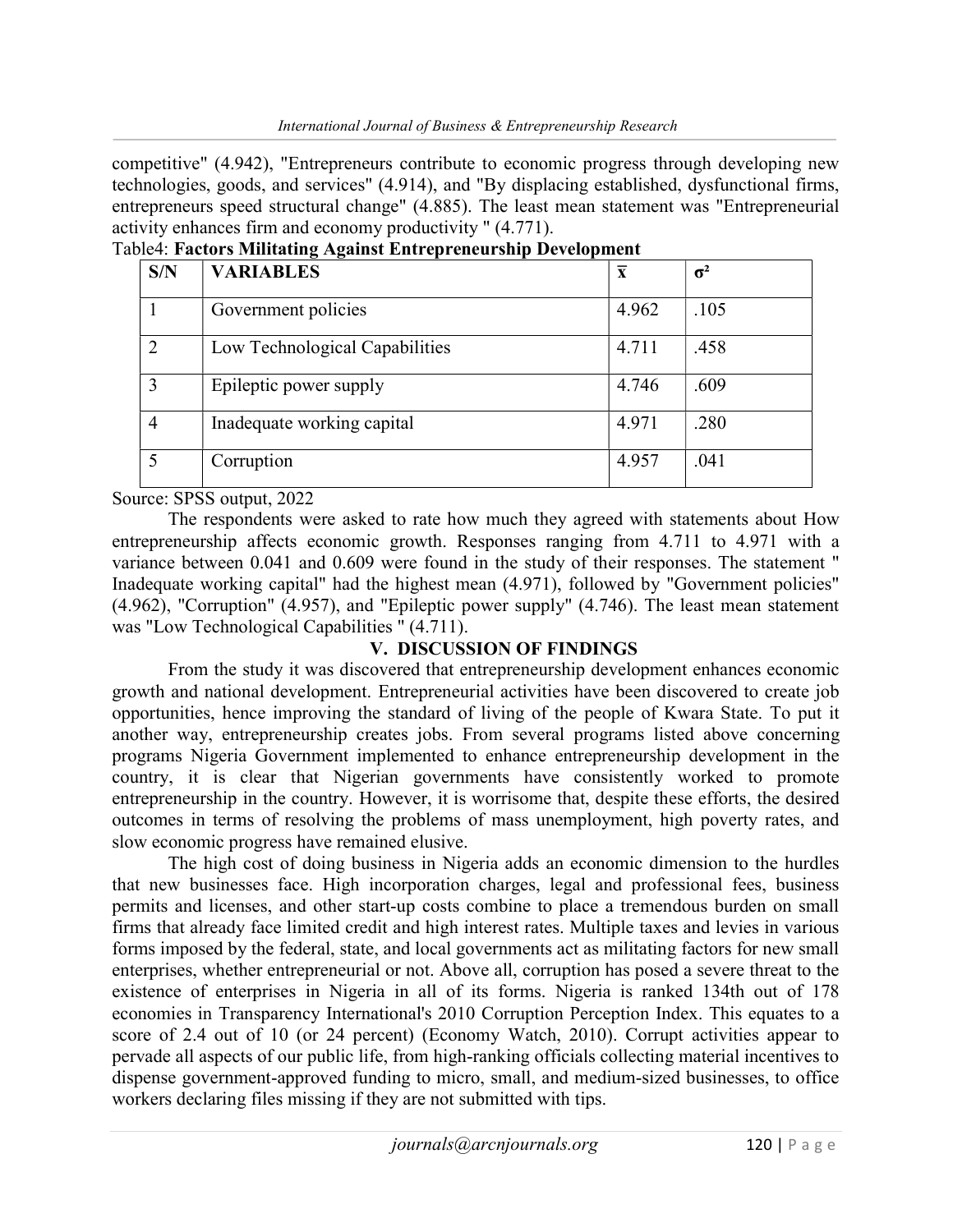#### VI. CONCLUSION AND RECOMMENDATIONS

On the whole, entrepreneurship have been found to be a veritable source of economic employment. Entrepreneurship is a powerful tool that boosts economic growth instantly. The Importance and Benefits of Entrepreneurship in Economic Development are numerous. It brings new ideas and concepts of business that not only eliminate poverty but enable people to change their lives. It aids the government in developing an economy by availing taxes and foreign exchange. Understanding the relationship between entrepreneurship and economic growth can greatly help to make policies and their promotion globally.

If there will be no entrepreneurship it will be hard for countries to support their people and provide the products and services on such large scales. Moves by numerous Nigerian governments to foster entrepreneurship have not yielded the desired results throughout the years. One of the main reasons is that all small businesses are treated as entrepreneurial ventures, and regulations and programs are applied consistently. The second set of issues concerns economic, social, and political factors that contribute to an environment that is unfriendly to the growth of entrepreneurial firms and other small businesses.

Arising from this study, it is, therefore, recommended that:

- 1) Government should introduce programmes and policies that will promote entrepreneurship growth in Kwara State.
- 2) Adequate infrastructural facilities should be made available in the society, to encourage potential entrepreneurs to invest their resources.
- 3) Adequate security measures should be in place to ensure a smooth and enabling environment for business ventures.
- 4) Loan facilities should be provided for potential entrepreneurs willing to invest without stringent measures (collaterals) being attached to such loans and
- 5) There should be stability in the polity, sustenance of reliable and applicable government policies, while efforts should be made to curtain the high rate of corruption within the government circles in government business. Finally, tax relief should be extended to potential new entrepreneurs in the field as a source of motivation.

#### References

- Ababtain, A., & Akinwale, Y. (2019). The role of entrepreneurship education and university environment on entrepreneurial interest of MBA students in Saudi Arabia. Journal of Economics and Sustainable Development, 10(4), 45–56.
- Adigun, O., Anumihe, I., Sanyaolu, A., Ebije, N., Ojo, S. (2016). Economy in Deep Trouble Soludo. The Daily Sun Newspaper.
- Ahmed, G. (2016). Innovation in Health Entrepreneurship: A Case Study of Yogi Entrepreneurship-Patanjali. Excel Publishers, 147-151.
- Bawa, I., A. M., Idris, A. J., Idris, and Leonard, A. O. (2017), Examining female entrepreneurship development in Nigeria: A pathway to sustainable development.
- Bougeoise, L. J (2012), strategy and Environment, A Conceptual Integration. Academy of Management Journal, 9: (2), 401-425.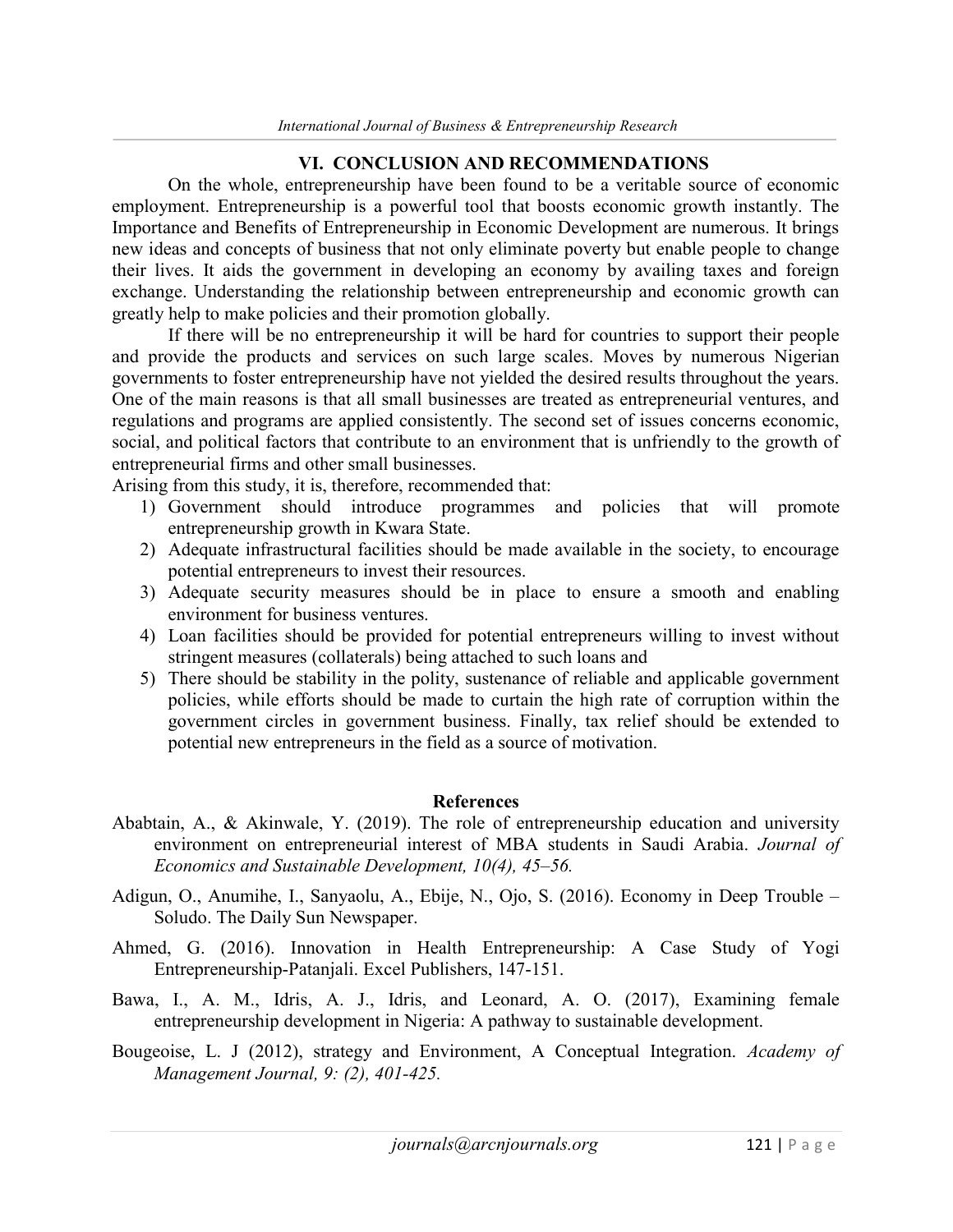- Eriobunah, E. C. and Nosakhare, M. E. (2013), Solutions to entrepreneurs' problems in Nigeria: A comparison with Sweden. M.Sc. Thesis. School of Management, Blekinge Institute of Technology, Sweden.
- Ezeibe, A. B. C., Diogu, G. O., Eze, J. U., Chiaha, G. U. and Nwokenna, E. N. (2013), Women Entrepreneurship as a Cutting Edge for Rural Development in Nigeria. Developing Country Studies, 3(5), 156-162.
- Evbuomwan, G. O. 2014. Effect of Institutional Financing on Micro, Small and Medium Enterprises in Nigeria. PhD. Thesis. Department of Agricultural Economics, University of Ibadan, Ibadan, Nigeria. Pp xiv +142.
- Gabadeen, W. O. & Raimi, L. (2012). 'Management of Entrepreneurship Education in Nigerian Higher Institutions: Issues, Challenges and Way Forward' Abuja International Journal of Education and Management Sciences (ABIJEMS), 2, pp. 1-26.
- GEM. (2020). Global Entrepreneurship Monitor. Key indicators: Entrepreneurial behavior and attitudes. http://gem-consortium.ns-client.xyz/wiki/1375.
- Ghannajeh, A.M., AlShurideh, M., Zu'bi, M.F., Abuhamad, A., Rumman, G.A., Suifan, T., & Akhorshaideh, A. H.O. (2015). A qualitative analysis of product innovation in Jordan's pharmaceutical sector. European Scientific Journal, 11(4), 474-503.
- Hisrich, R., Peters, M., & Shepherd, D. (2019). Entrepreneurship, 11th edition, McGraw Hill, New York. 6-7.
- Ihimepken, F. A., Crossdale-Ovwido, J. and Amaefula, G. O. (2015), Acquisition of entrepreneurial skills through vocational and technical education for sustainable national development. Journal of Vocational and Technical education. 4(3), 88 – 96.
- Kiprop, J. G. (2013). The relationship between financial deepening and the growth of small and medium enterprises.
- Kpelai, S. T. (2013), The impact of women entrepreneurship on economic growth in Benue State-Nigeria. Journal of Business and Management, 13(1), 7-12.
- Mahmud, M., Akinwale, Y., Khan, R., & Alaraifi, A. (2019). Start-up techno entrepreneurship adaption: An intention-based assessment study of start-ups in Kingdom of Saudi Arabia. In Proceedings of 27th Eurasia Business and Economic Society (EBES) conference held in Bali, Indonesia (pp. 316–326).
- Morenikeji, S.A. and Oluchukwu, N.B. (2012). Impact of Small and Medium Scale Enterprises In The Generation Of Employment In Lagos State. Kuwait Chapter of Arabian Journal Of Business And Management Review, 1(11), 107-132.
- Naude, W. (2013). "Entrepreneurship and Economic Development: Theory, Evidence and Policy". Discussion Paper. Institute for the Study of Labor, Germany.
- Oduma, C. A. (2012), Fundamentals of entrepreneurial education. Abakaliki: Catholic Communication Link.